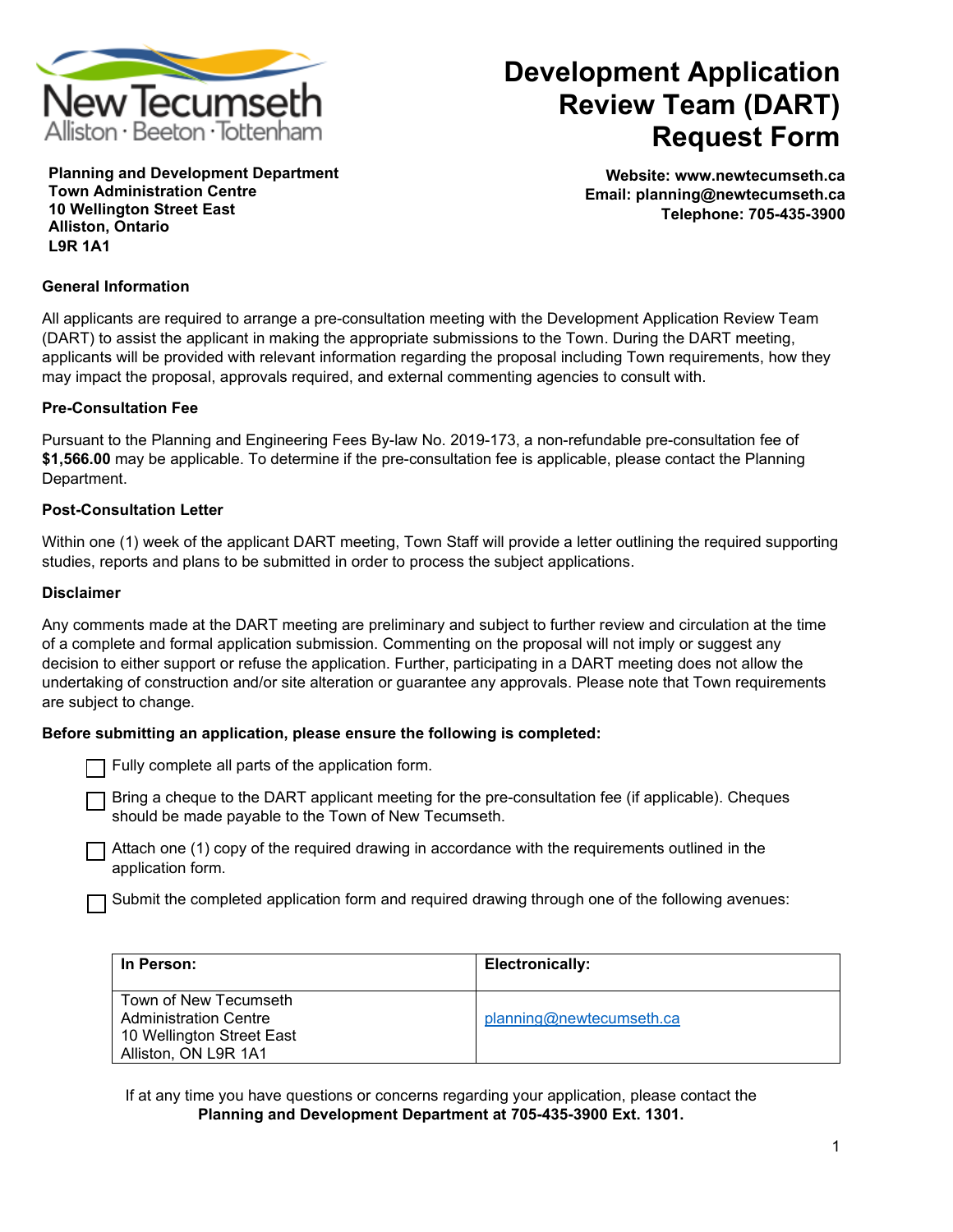

# **Development Application Review Team (DART) Request Form**

|                                                                    | 1. Applicant Information                                                    |                          |  |
|--------------------------------------------------------------------|-----------------------------------------------------------------------------|--------------------------|--|
|                                                                    | a) Prime Contact:                                                           | b) Telephone:            |  |
| $\mathsf{C}$                                                       | <b>Email Address:</b>                                                       |                          |  |
|                                                                    | d) Prime Contact's Relation to the Subject Property (check all that apply): |                          |  |
|                                                                    | <b>Property Owner</b><br>Agent                                              | <b>Prospective Buyer</b> |  |
|                                                                    | Architect<br>Planner                                                        | Other                    |  |
| 2. Property Description                                            |                                                                             |                          |  |
|                                                                    | a) Municipal Address:                                                       | b) Roll Number:          |  |
| $\mathsf{C}$                                                       | Registered Plan No.:                                                        | d) Lot / Block:          |  |
|                                                                    | e) Lot Area (sq. m):                                                        | Lot Frontage (m):<br>f)  |  |
|                                                                    | g) County of Simcoe Official Plan Designation:                              |                          |  |
| h)                                                                 | Town of New Tecumseth Official Plan Designation:                            |                          |  |
| i)                                                                 | Town of New Tecumseth Zoning:                                               |                          |  |
| What are the existing uses of abutting properties?<br>$\mathbf{j}$ |                                                                             |                          |  |
|                                                                    | To the North:                                                               | To the South:            |  |
|                                                                    | To the East:                                                                | To the West:             |  |
| 3. Proposal Details                                                |                                                                             |                          |  |
| a) Provide a detailed description of the proposal:                 |                                                                             |                          |  |
|                                                                    |                                                                             |                          |  |
|                                                                    |                                                                             |                          |  |
|                                                                    |                                                                             |                          |  |

If at any time you have questions or concerns regarding your application, please contact the **Planning and Development Department at 705-435-3900 Ext. 1301.**